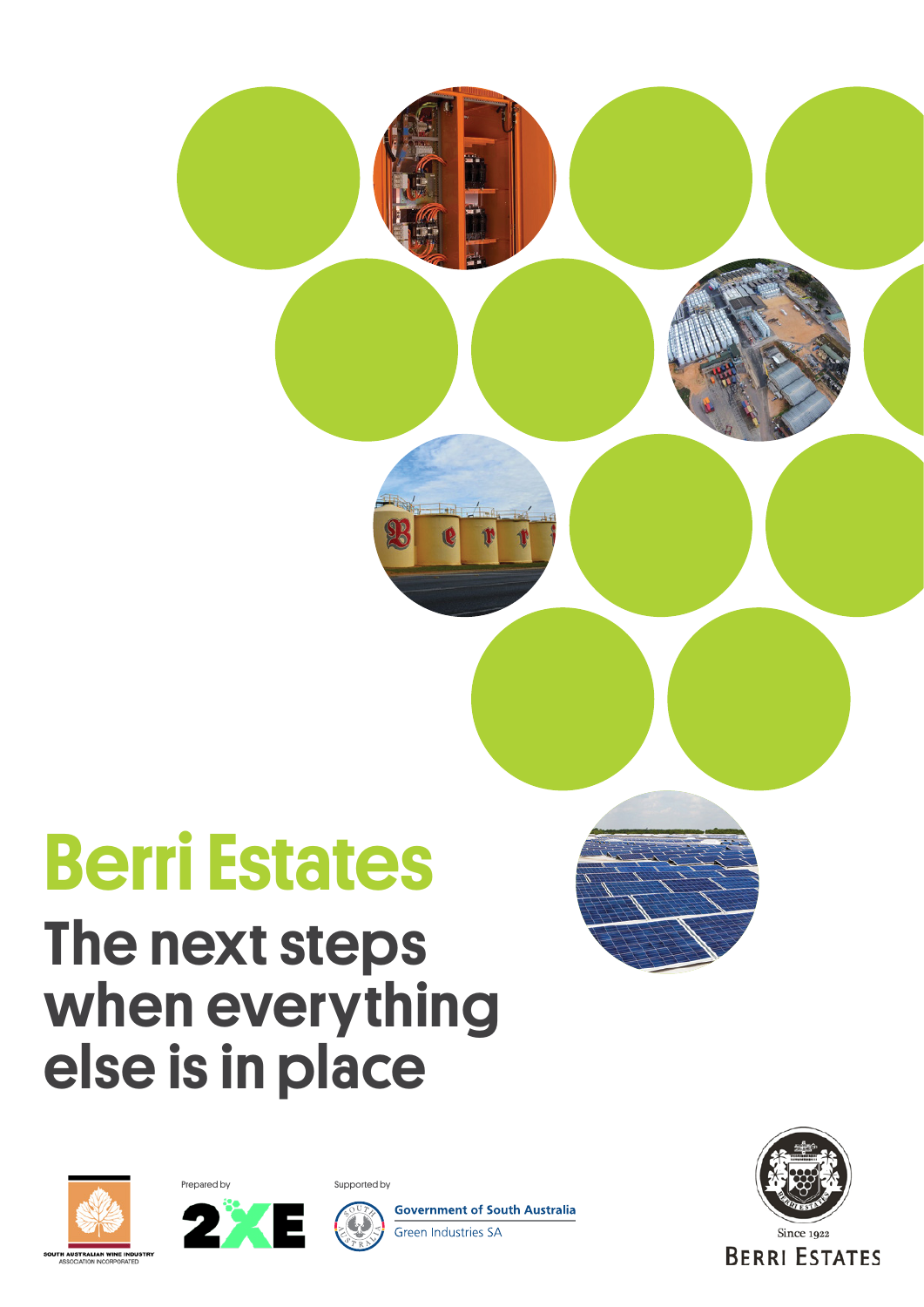This case study highlights the opportunity of investing in electricity generation projects after implementing energy efficiency projects.

Berri Estates is one of Accolade Wines most significant sites within its Australian winery portfolio. Located just outside Glossop in rural north-eastern South Australia, it is considered to be Australia's largest winery. A recently built \$40 million bottling and warehouse facility has further increased production.



Given Berri Estate's capacity, energy is a big focus. Despite the size, Berri encounters the same demand issues that many smaller wineries face including managing demand, Time-of-Use, and load balancing. Berri has taken a proactive approach to demand management and has already installed systems to manage peak and off-peak loads.

Berri Estates is one of the growing number of wineries that now use more **off-peak** than **peak** electricity, reducing electricity costs.

02





*Figure 1: Peak and off-peak electricity usage*

Berri is one of the few wineries with a 'flat' load throughout the vintage and non-vintage period (Figure 2). This means that demand is balanced throughout the day and max demand charges are reduced.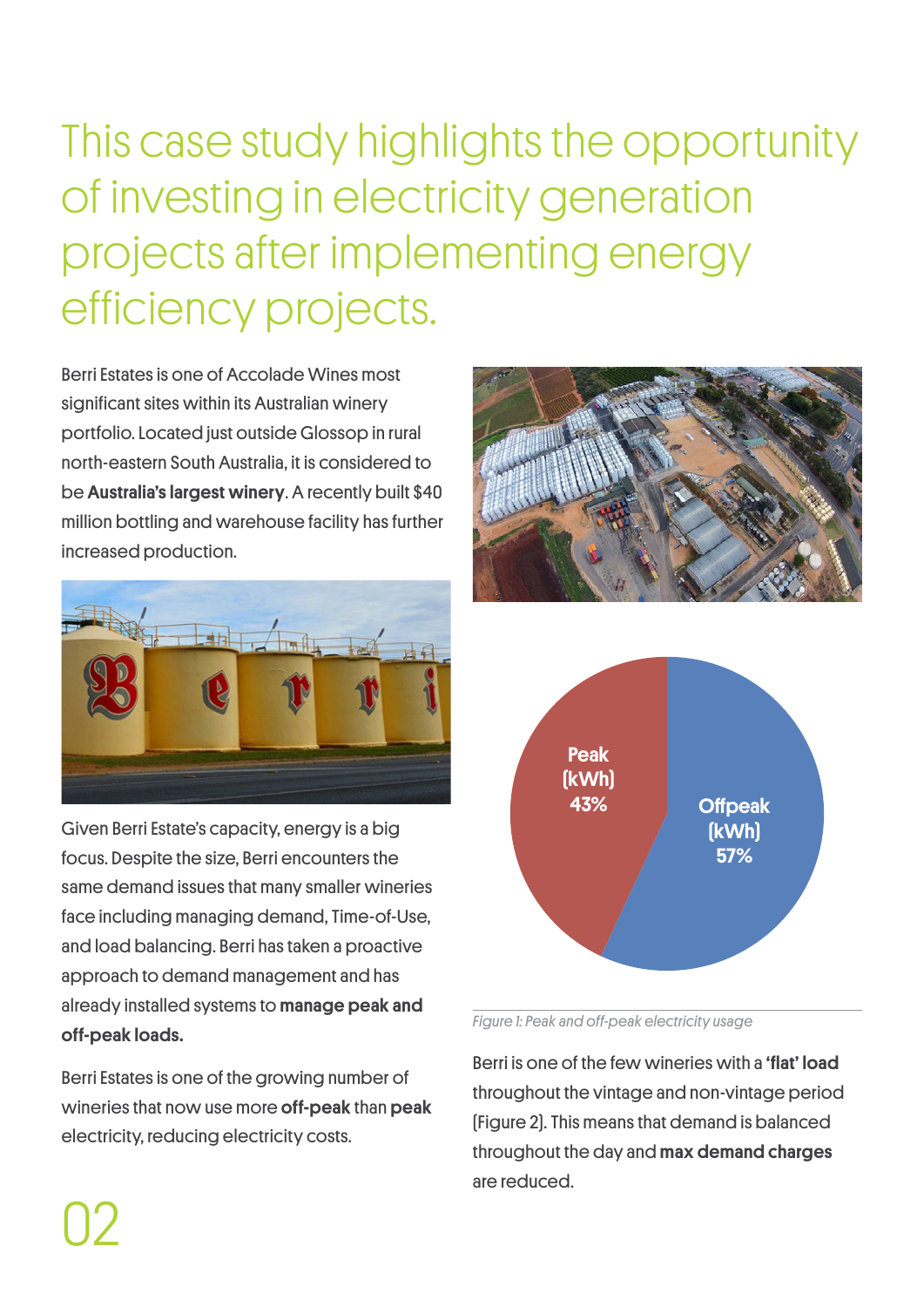

*Figure 2: Electrical load during vintage and non-vintage*



Demand saving projects implemented include:

Berri is on the **optimal demand tariff** for its site and load shedding and shifting systems mean new maximum demand fees are not a concern.

Several years ago, Berri successfully completed a project to install power factor correction (PFC) units and ensure its internal power factor was at least 0.97. This has helped reduce 'wasted' energy throughout the winery and improve demand.



*Figure 3: Berri Estate's Power Factor Correction Unit*

With the recent expansion, additional submetering was installed to manage various loads throughout their winery.

### With these steps already in place, what should Berri do next?

In this case, Berri has done all they can on the demand side and are now evaluating energy supplementation.

Berri Estates participated in the Winery Energy Demand Management Program, funded by Green Industries South Australia (GISA) and managed by the South Australian Wine Industry Association (SAWIA) to engage energy experts 2XE to examine a range of energy supplementation projects including Solar PV, Co-Generation and Battery Storage Technology. All have the **potential to decrease electricity** demand, but which one to choose?

Berri's Solar PV plans would decrease its daily energy use (between 5-7MWh per day), but not necessarily during peak demand periods.